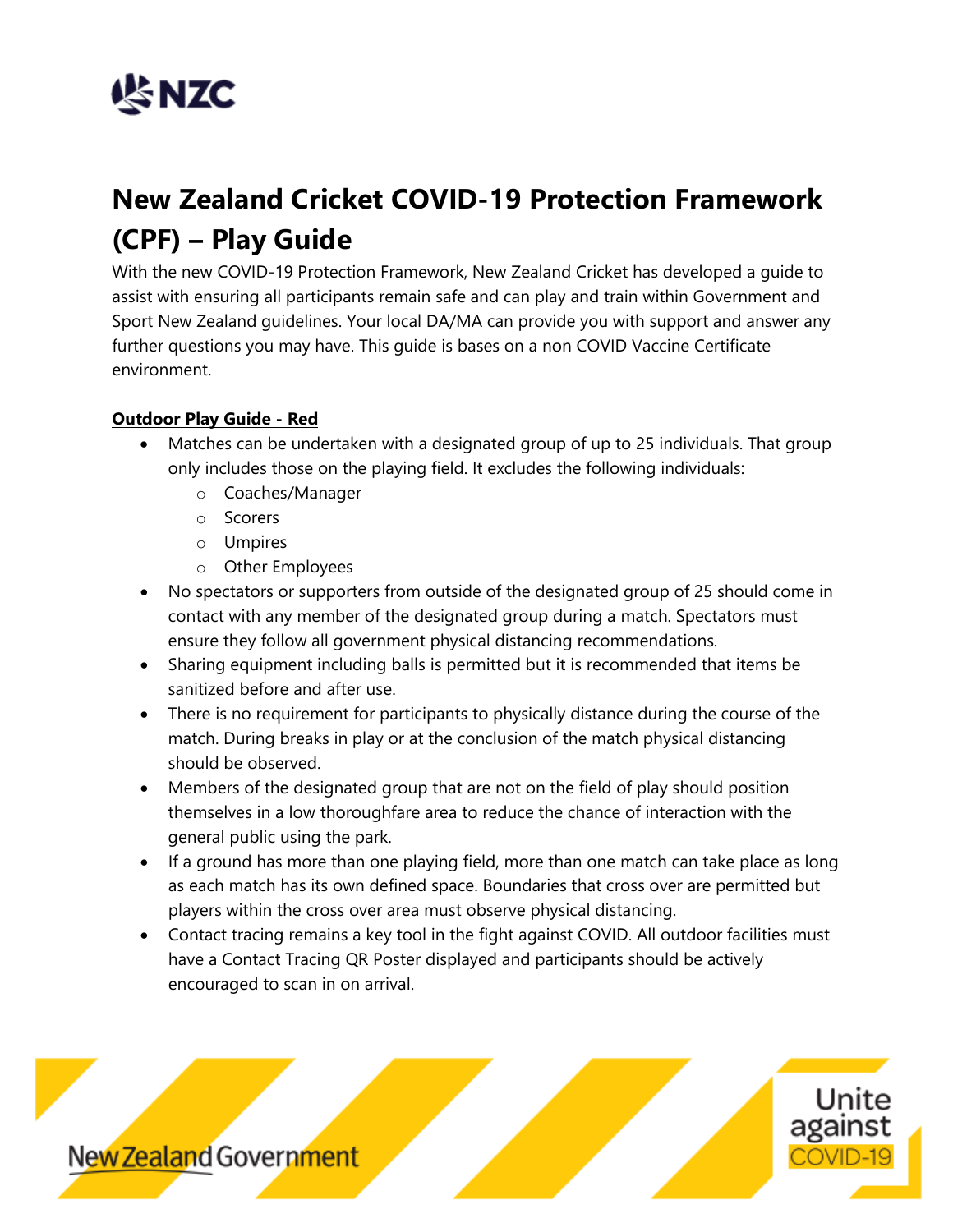

### **Outdoor Play Guide - Orange**

- Matches can be undertaken with a designated group of up to 50 individuals. That group only includes those on the playing field. It excludes the following individuals:
	- o Coaches/Manager
	- o Scorers
	- o Umpires
	- o Other Employees
- No spectators or supporters from outside of the designated group of 50 should come in contact with any member of the designated group during a match. Spectators must ensure they follow all government physical distancing recommendations.
- Sharing equipment including balls is permitted but it is recommended that items be sanitized before and after use.
- There is no requirement for participants to physically distance during the course of the match. During breaks in play or at the conclusion of the match physical distancing should be observed.
- Members of the designated group that are not on the field of play should position themselves in a low thoroughfare area to reduce the chance of interaction with the general public using the park.
- If a ground has more than one playing field, more than one match can take place as long as each match has its own defined space. Boundaries that cross over are permitted but players within the cross over area must observe physical distancing.
- Contact tracing remains a key tool in the fight against COVID. All outdoor facilities must have a Contact Tracing QR Poster displayed and participants should be actively encouraged to scan in on arrival.

## **Outdoor Play Guide - Green**

- Matches can be undertaken with a designated group of up to 100 individuals. That group only includes those on the playing field. It excludes the following individuals:
	- o Coaches/Manager
	- o Scorers
	- o Umpires
	- o Other Employees

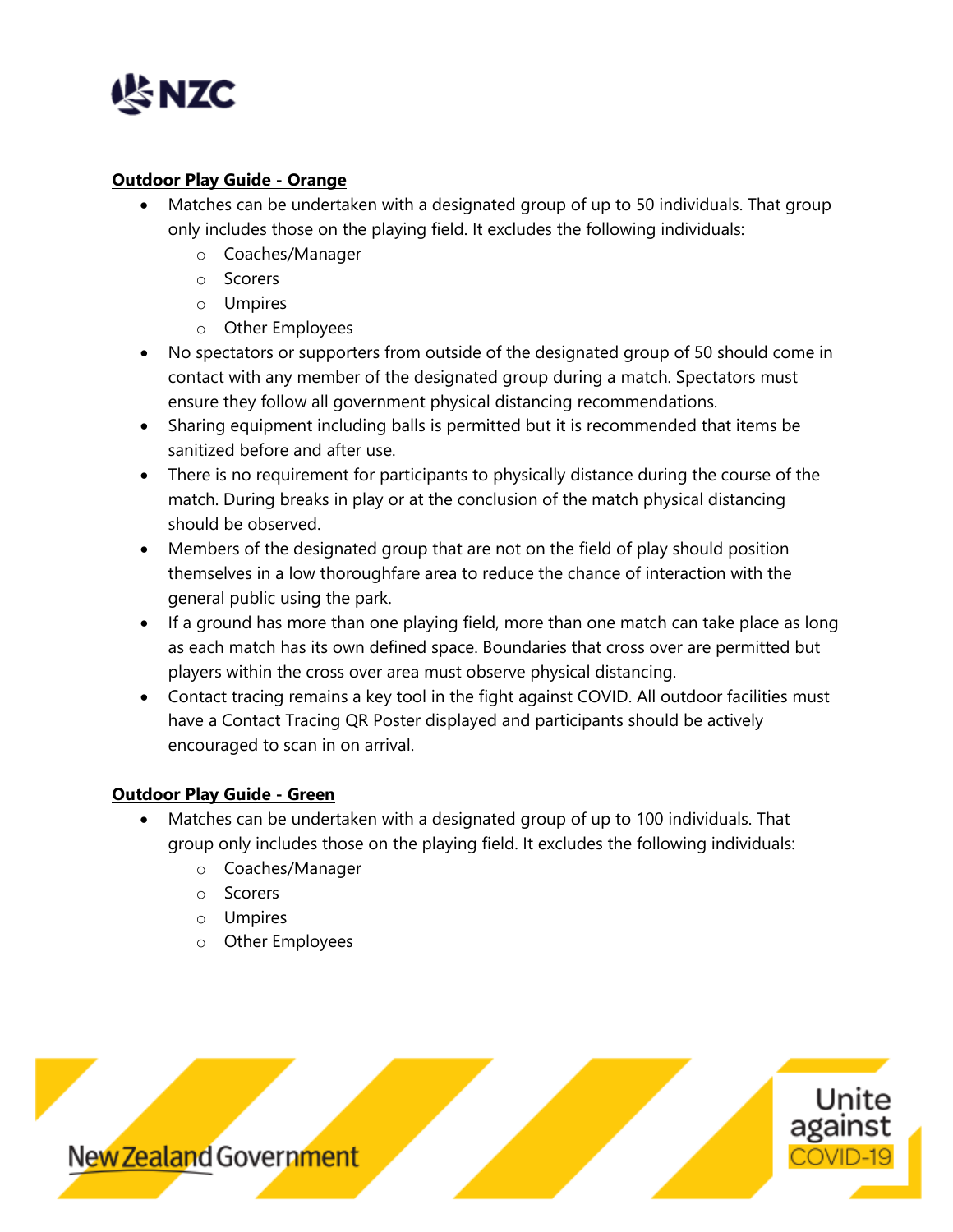

- No spectators or supporters from outside of the designated group of 100 should come in contact with any member of the designated group during a match. Spectators must ensure they follow all government physical distancing recommendations.
- Sharing equipment including balls is permitted but it is recommended that items be sanitized before and after use.
- There is no requirement for participants to physically distance during the course of the match. During breaks in play or at the conclusion of the match physical distancing should be observed.
- Members of the designated group that are not on the field of play should position themselves in a low thoroughfare area to reduce the chance of interaction with the general public using the park.
- If a ground has more than one playing field, more than one match can take place as long as each match has its own defined space. Boundaries that cross over are permitted but players within the cross over area must observe physical distancing.
- Contact tracing remains a key tool in the fight against COVID. All outdoor facilities must have a Contact Tracing QR Poster displayed and participants should be actively encouraged to scan in on arrival.

# **Where there is doubt or confusion regarding any of the above guidelines people should favour a cautious approach and refrain from the activity.**

For more general COVID-19 information visit the government website:<https://covid19.govt.nz/>

For more sport specific COVID-19 information visit the Sport New Zealand website: <https://sportnz.org.nz/resources/covid-19-protection-framework-overview/>

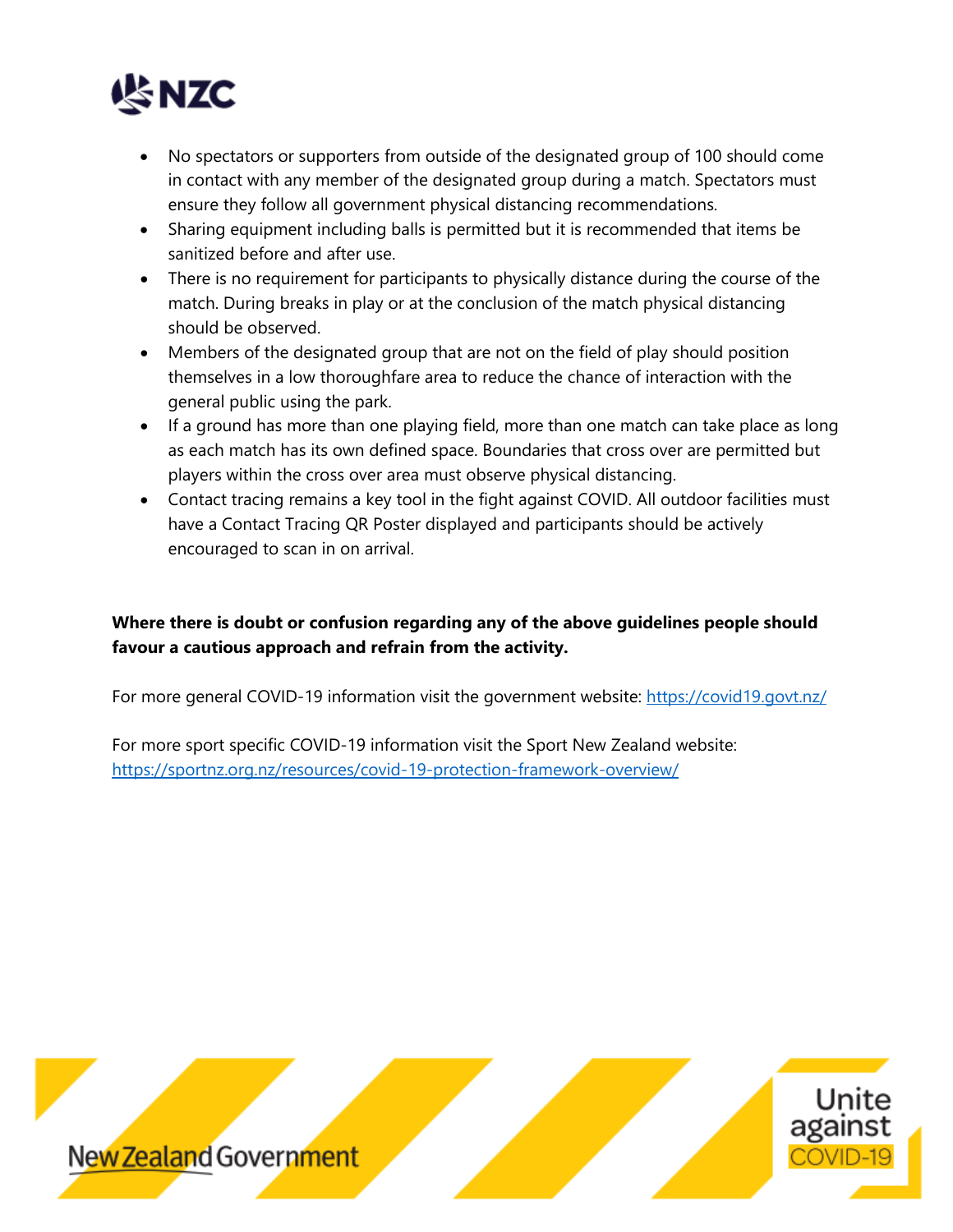

#### Before game play:

| <b>Health and safety Considerations</b>                                                                                               | <b>Potential Health and Safety actions</b>                                                                                                                                                                                                                                                           | <b>Club Person</b><br>Responsible | <b>Contact</b><br><b>Number</b> |
|---------------------------------------------------------------------------------------------------------------------------------------|------------------------------------------------------------------------------------------------------------------------------------------------------------------------------------------------------------------------------------------------------------------------------------------------------|-----------------------------------|---------------------------------|
| Who is responsible?<br>Each club will need to have a designated person<br>who will develop, implement and maintain their<br>H&S guide | - Consider a committee member or coach developer<br>- Check in regularly with coaches and/or managers, ensuring plans are<br>running smoothly                                                                                                                                                        |                                   |                                 |
| <b>Managing Illness:</b><br>Participants need to know they shouldn't be<br>attending training or games if they are feeling<br>unwell  | Ensure this is clearly communicated to teams/managers/parents<br>See covid19.govt.nz/covid-19/about-covid-19/covid-19-symptoms                                                                                                                                                                       |                                   |                                 |
| <b>Managing Equipment:</b><br>Ensuring all equipment has been thoroughly<br>cleaned                                                   | Ensure that shared equipment e.g. stumps, balls etc. has been<br>thoroughly cleaned prior to game play                                                                                                                                                                                               |                                   |                                 |
| <b>Contact Tracing:</b><br>Following the contact guidelines for all participants                                                      | - Ensure contact tracing is available at the ground/facility and create an<br>area which can be used for this purpose. Encourage everyone present at<br>game day (players, coaches, managers, parents, match officials) to<br>check in through the government contact tracing app or manual register |                                   |                                 |

### During game play:

| $\checkmark$ | <b>Health and safety Considerations</b>                                       | <b>Potential Health and Safety actions</b>                                                                                                                                                                                                                                                                                                                           | <b>Club Person</b><br>Responsible | <b>Contact</b><br><b>Number</b> |
|--------------|-------------------------------------------------------------------------------|----------------------------------------------------------------------------------------------------------------------------------------------------------------------------------------------------------------------------------------------------------------------------------------------------------------------------------------------------------------------|-----------------------------------|---------------------------------|
|              | <b>Player welfare:</b><br>Participants to follow social distancing guidelines | - Players to ensure they prepare for the game in their designated area<br>- Players should bring their own food and drinks, do not share<br>- Players should be encouraged to refrain from spitting or rinsing out<br>their mouth on, or around the playing area<br>- Players ensuring, they are physically distanced during tactical sessions<br>and breaks of play |                                   |                                 |
|              | <b>Balls:</b>                                                                 | - Do not use saliva to polish or clean the ball                                                                                                                                                                                                                                                                                                                      |                                   |                                 |

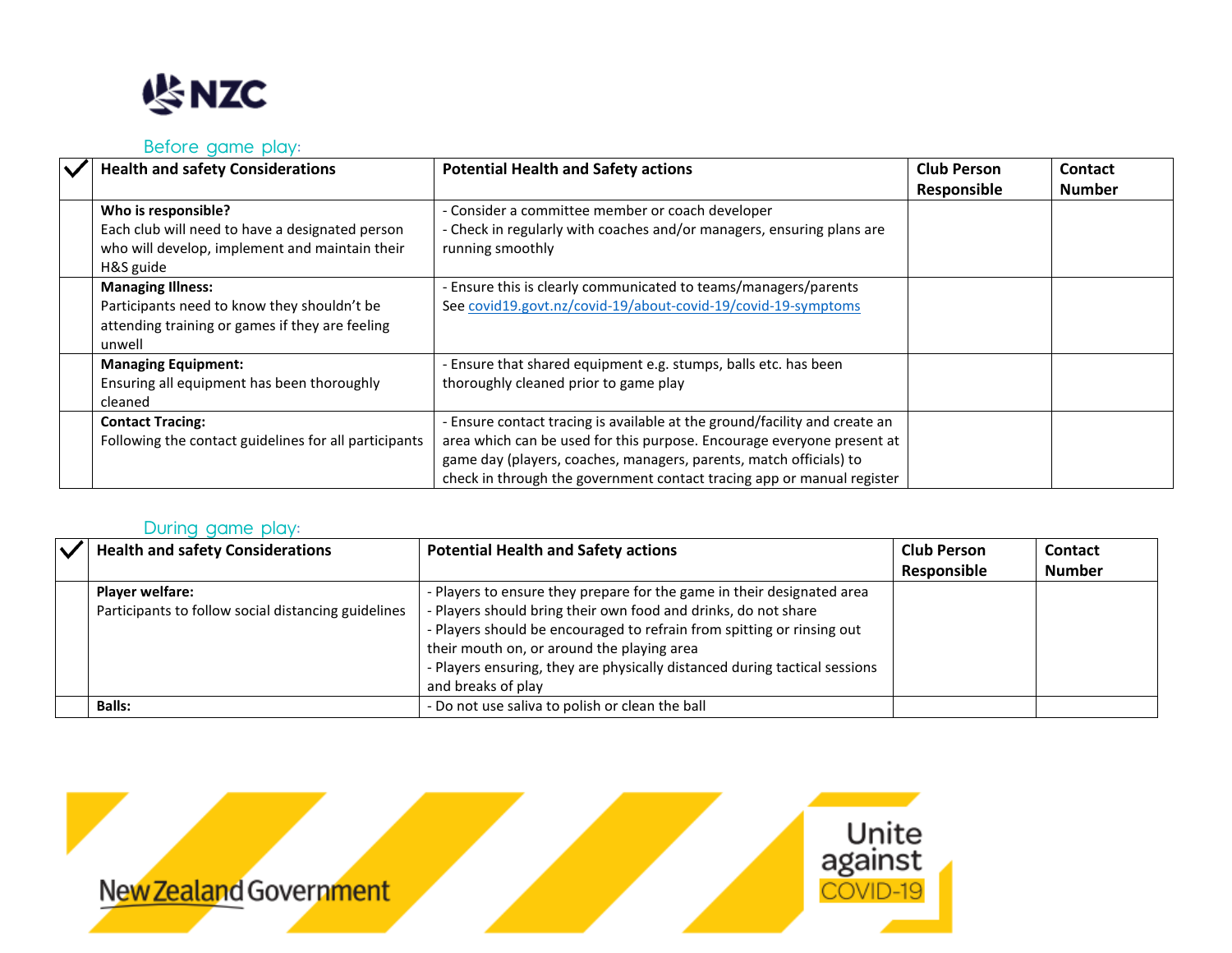

| Scoring:             | - It is recommended that all scoring is completed by e-scoring via an<br>individual tablet or device. The designated scorer should ideally be the<br>only user of that device and will be responsible for uploading the data,<br>either live or at the conclusion of the match.<br>- Should a paper scorebook be required, to minimise additional contact<br>there should ideally be only one-person utilising the book throughout<br>the duration of the match. |  |
|----------------------|------------------------------------------------------------------------------------------------------------------------------------------------------------------------------------------------------------------------------------------------------------------------------------------------------------------------------------------------------------------------------------------------------------------------------------------------------------------|--|
| <b>Celebrations:</b> | - Celebrations and end of match acknowledgements may happen but                                                                                                                                                                                                                                                                                                                                                                                                  |  |
|                      | with no form of body contact. Physical distancing must always be                                                                                                                                                                                                                                                                                                                                                                                                 |  |
|                      | adhered to                                                                                                                                                                                                                                                                                                                                                                                                                                                       |  |
| Spectators:          | - Areas of high traffic and high contact areas to be cleaned regularly                                                                                                                                                                                                                                                                                                                                                                                           |  |
|                      | - Ensure participants can and are keeping to social distancing guidelines                                                                                                                                                                                                                                                                                                                                                                                        |  |
| <b>Facilities:</b>   | - Toilets, changing rooms (if in use) and other high traffic areas are to be                                                                                                                                                                                                                                                                                                                                                                                     |  |
|                      | regularly cleaned                                                                                                                                                                                                                                                                                                                                                                                                                                                |  |
|                      | - If facilities are shared with other users, responsible individuals must                                                                                                                                                                                                                                                                                                                                                                                        |  |
|                      | ensure that facilities not used by different groups at the same time                                                                                                                                                                                                                                                                                                                                                                                             |  |

# After game play:

| <b>Health and safety Considerations</b>                                                                         | <b>Potential Health and Safety actions</b>                                                                                                                                                                                                                                              | <b>Club Person</b><br>Responsible | Contact<br><b>Number</b> |
|-----------------------------------------------------------------------------------------------------------------|-----------------------------------------------------------------------------------------------------------------------------------------------------------------------------------------------------------------------------------------------------------------------------------------|-----------------------------------|--------------------------|
| Socialising after a game<br>Ensuring players are keeping to social distancing<br>guidelines.                    | - Ensure players are keeping their distance from one another (as per<br>Government guidelines)<br>- Encourage players not to perform any kind of celebration which<br>involves body contact<br>- Only use changing rooms/clubrooms that can be operated within<br>government guidelines |                                   |                          |
| Club communication<br>It is important that clubs regularly communicate<br>H&S plans to any participants/parents | - Keep members informed through regular updates<br>- Conduct sessions for coaches/managers<br>- Keep updated with NZC COVID-19 response guidelines<br>- Keep in close contact with you relevant DA/MA                                                                                   |                                   |                          |